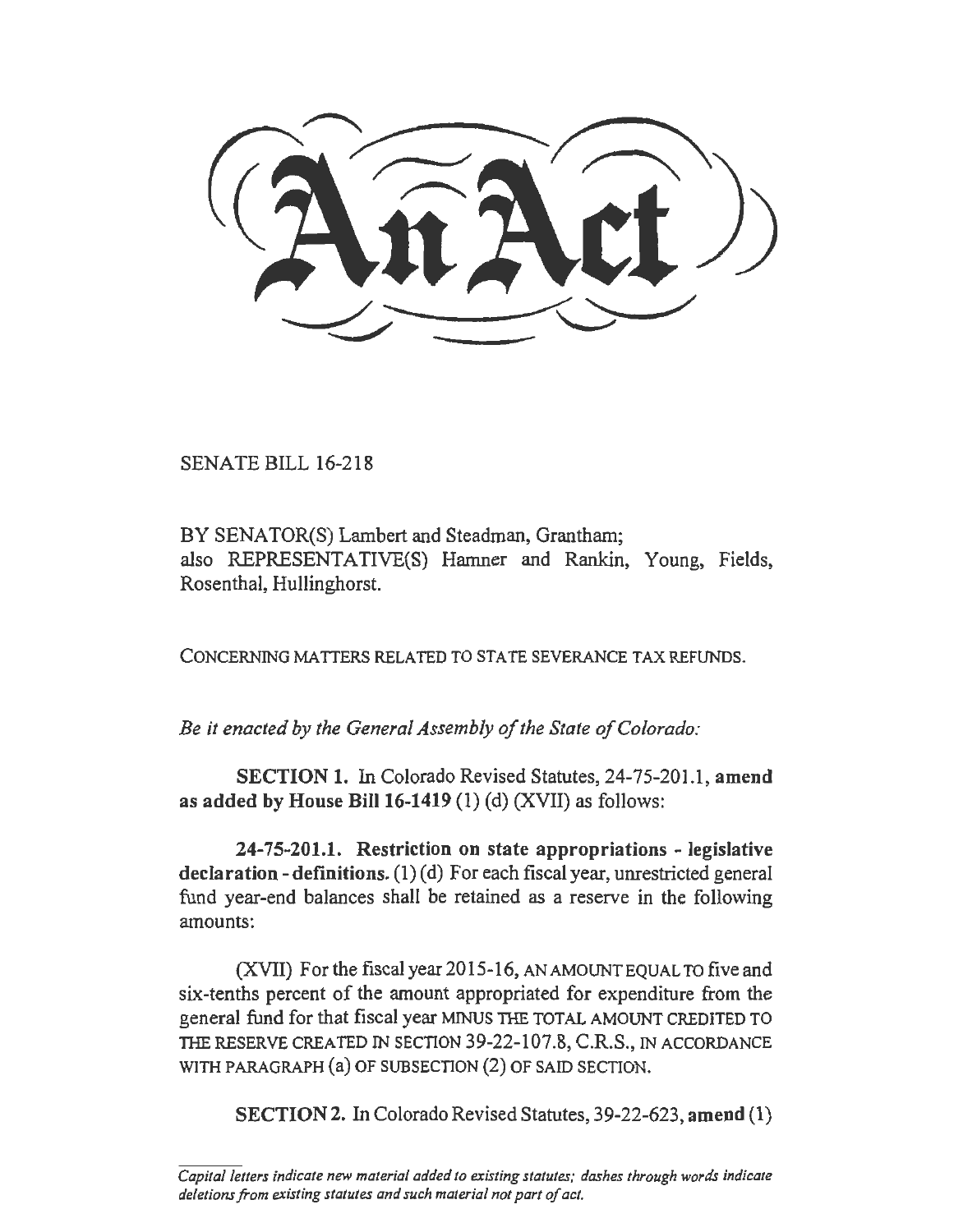(b) as follows:

39-22-623. Disposition of collections. (1) (b) Following apportionment of the city, town, and county shares pursuant to paragraph (a) of this subsection (1) and pursuant to section 29-21-101, C.R.S., all remaining funds, LESS THE AMOUNT CREDITED TO THE RESERVE CREATED IN SECTION 39-29-107.8, IN ACCORDANCE WITH SUBSECTION (2) OF SAID SECTION, shall be credited to the general fund, and the general assembly shall make appropriations therefrom for the expenses of the administration of this article.

SECTION 3. In Colorado Revised Statutes, add 39-29-107.8 as follows:

39-29-107.8. Refunds. (1) PRIOR TO THE ALLOCATION IN SECTION 39-29-108, THE STATE TREASURER SHALL SET ASIDE AND MAINTAIN ALL REVENUE FROM THE TAX IMPOSED PURSUANT TO THIS ARTICLE IN A RESERVE THAT IS AVAILABLE FOR THE PAYMENT OF REFUNDS RELATED TO THE TAX IN ACCORDANCE WITH SECTION 39-21-108. AT THE END OF EACH MONTH, ANY MONEYS IN THE RESERVE THAT ARE NOT REQUIRED FOR A REFUND ARE THE TOTAL GROSS RECEIPTS REALIZED THAT ARE AVAILABLE FOR ALLOCATION UNDER SECTION 39-29-108.

 $(2)$  (a) PRIOR TO JULY 1, 2016, IF THE AMOUNT IN THE RESERVE IS LESS THAN THE AMOUNT OF REFUNDS THAT ARE REQUIRED TO BE MADE FROM THE RESERVE, THEN THE STATE TREASURER SHALL CREDIT TO THE RESERVE FROM THE PROCEEDS OF THE MONEY COLLECTED UNDER ARTICLE 22 OF THIS TITLE AN AMOUNT EQUAL TO THE DEFICIT.

(b) ON OR AFTER JULY 1, 2016, BUT PRIOR TO JULY 1, 2017, THE STA TE TREASURER SHALL CREDIT TO THE RESERVE FROM THE PROCEEDS OF THE MONEY COLLECTED UNDER ARTICLE 22 OF THIS TITLE, AN AMOUNT EQUAL TO THE AMOUNT BY WHICH THE REFUNDS FOR THE TAX IMPOSED PURSUANT TO THIS ARTICLE THAT ARE MADE FORA MONTH EXCEED FIFTEEN PERCENT OF THE GROSS SEVERANCE TAX REVENUES FOR THE SAME MONTH.

(3) THE STA TE TREASURER SHALL CREDIT MONEY TO THE RESERVE IN ACCORDANCE WITH SUBSECTION (2) OF THIS SECTION ON A MONTHLY BASIS. IF THERE IS INSUFFICIENT REVENUE AVAILABLE TO BE CREDITED, THE STATE CONTROLLER MAY AUTHORIZE AN ADVANCE UNDER SECTION

## PAGE 2-SENATE BILL 16-218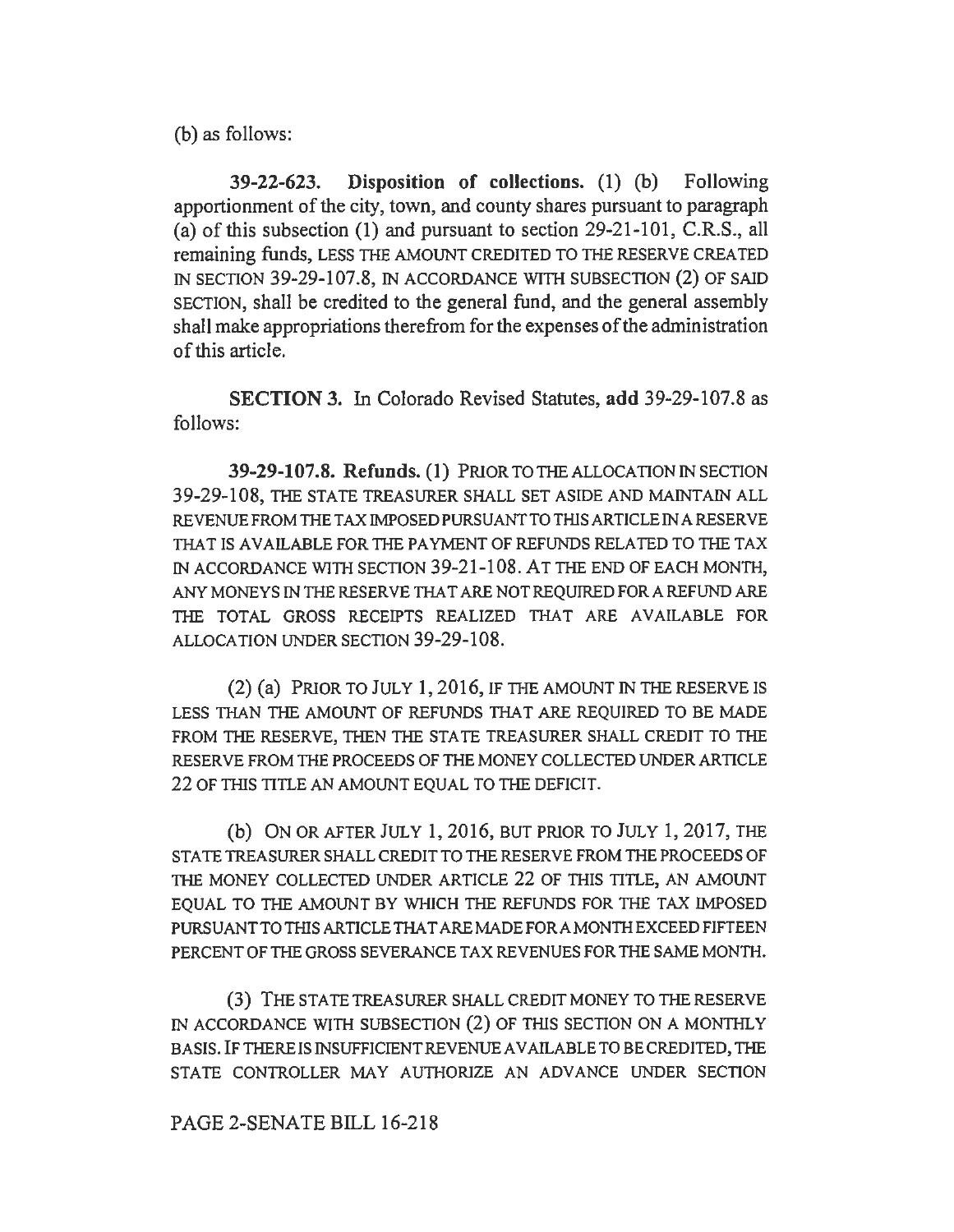24-75-203 (2), C.R.S., TO THE RESERVE TO BE USED FOR THE REFUNDS. THERE IS NO LIMIT ON THE AMOUNT OF AN ADVANCE THAT THE STA TE CONTROLLER MAY MAKE FOR THIS PURPOSE.

SECTION 4. In Colorado Revised Statutes, 39-29-108, amend (2) (a) (II) as follows:

39-29-108. Allocation of severance tax revenues - definitions repeal. (2) (a) (II) This paragraph (a) is repealed, effective  $\frac{1}{2}$  JULY 1, 2017.

SECTION 5. In Colorado Revised Statutes, 39-29-109, add (2) (a) (XVII) as follows:

39-29-109. Severance tax trust fund - created - administration - distribution of moneys - repeal. (2) State severance tax receipts shall be credited to the severance tax trust fund as provided in section 39-29-108. Except as otherwise set forth in section39-29-l 09.5, all income derived from the deposit and investment of the moneys in the fund shall be credited to the fund. At the end of any fiscal year, all unexpended and unencumbered moneys in the fund remain therein and shall not be credited or transferred to the general fund or any other fund. All moneys in the fund are subject to appropriation by the general assembly for the following purposes:

(a) The severance tax perpetual base fund. (XVII) NOTWITHSTANDING ANY PROVISION OF THIS PARAGRAPH (a) TO THE CONTRARY, AN AMOUNT EQUAL TO NINETEEN MILLION ONE HUNDRED THOUSAND DOLLARS IN THE FUND IS RESTRICTED FROM BEING USED FOR ANY PURPOSE WHATSOEVER, UNTIL SUCH TIME THAT THE JOINT BUDGET COMMITTEE, BY A MAJORITY VOTE, RELEASES THE RESTRICTION ON SOME OR ALL OF THE MONEY.

SECTION 6. In Colorado Revised Statutes, 39-29-109 .3, add (I .5) as follows:

39-29-109.3. Severance tax operational fund - repeal. (1.5) NOTWITHSTANDING ANY PROVISION OF THIS SECTION TO THE CONTRARY, AN AMOUNT EQUAL TO TEN MILLION DOLLARS IN THE OPERATIONAL FUND IS RESTRJCTED FROM BEING USED FOR ANY PURPOSE

## PAGE 3-SENATE BILL 16-218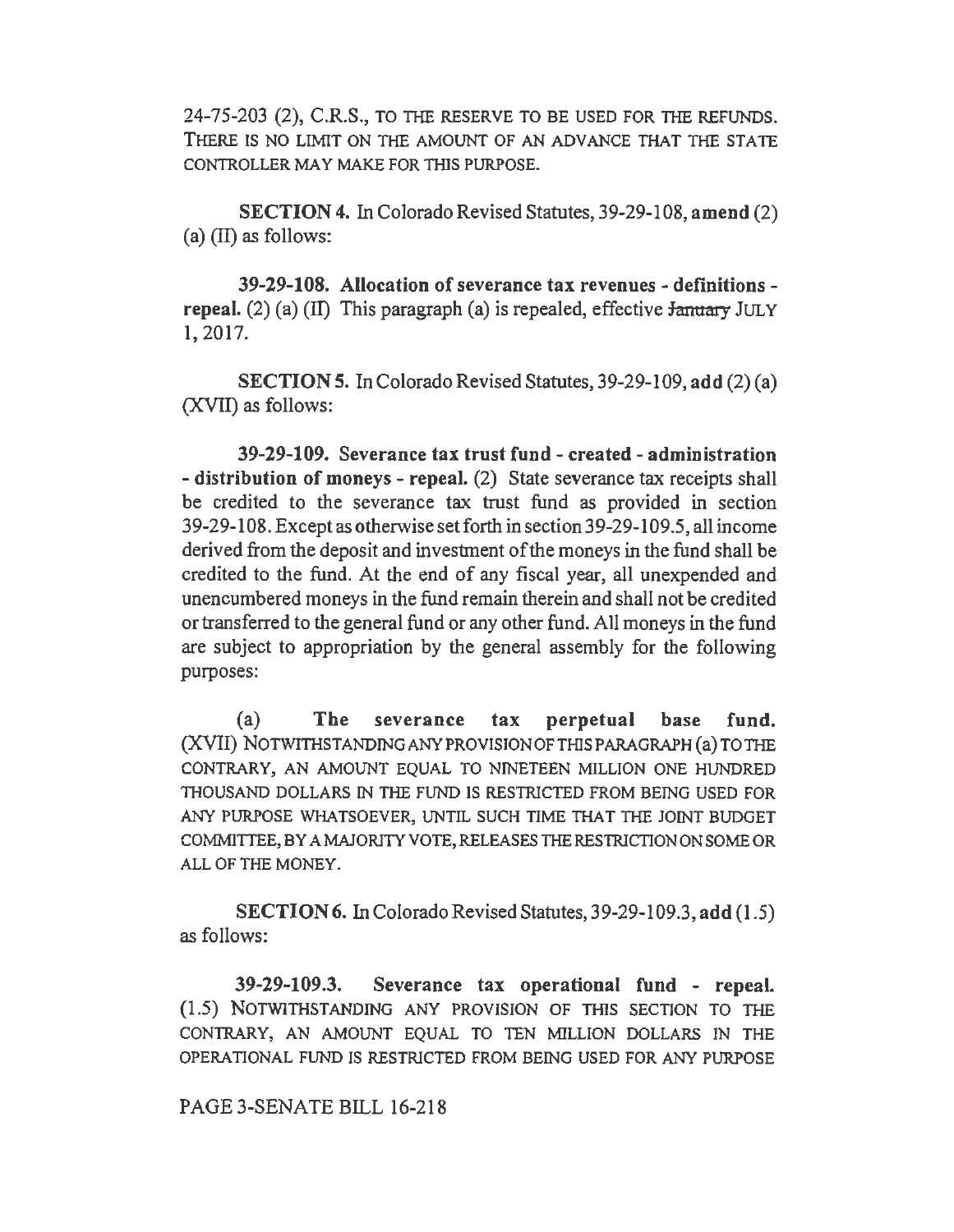WHATSOEVER, UNTIL SUCH TIME THAT THE JOINT BUDGET COMMITTEE, BY A MAJORJTY VOTE, RELEASES THE RESTRJCTION ON SOME OR ALL OF THE MONEY.

SECTION 7. In Colorado Revised Statutes, 39-29-110, add (8) as follows:

39-29-110. Local government severance tax fund - creation administration - definitions. (8) NOTWITHSTANDING ANY PROVISION OF THIS SECTION TO THE CONTRARY, AN AMOUNT EQUAL TO FORTY-EIGHT MILLION THREE HUNDRED THOUSAND DOLLARS IN THE LOCAL GOVERNMENT SEVERANCE TAX FUND THAT WOULD OTHERWISE BE DISTRIBUTED UNDER PARAGRAPH (b) OF SUBSECTION (1) OF THIS SECTION IS RESTRICTED FROM BEING USED FOR ANY PURPOSE WHATSOEVER, UNTIL SUCH TIME THAT THE JOINT BUDGET COMMITTEE, BY A MAJORITY VOTE, RELEASES THE RESTRJCTION ON SOME OR ALL OF THE MONEY. IT IS THE GENERAL ASSEMBLY'S INTENT THAT THE RESTRICTION OF MONEY IN THE FUND SHALL NOT AFFECT THE DISTRIBUTIONS MADE UNDER PARAGRAPH (c) OF SUBSECTION (1) OF THIS SECTION.

SECTION 8. Safety clause. The general assembly hereby finds,